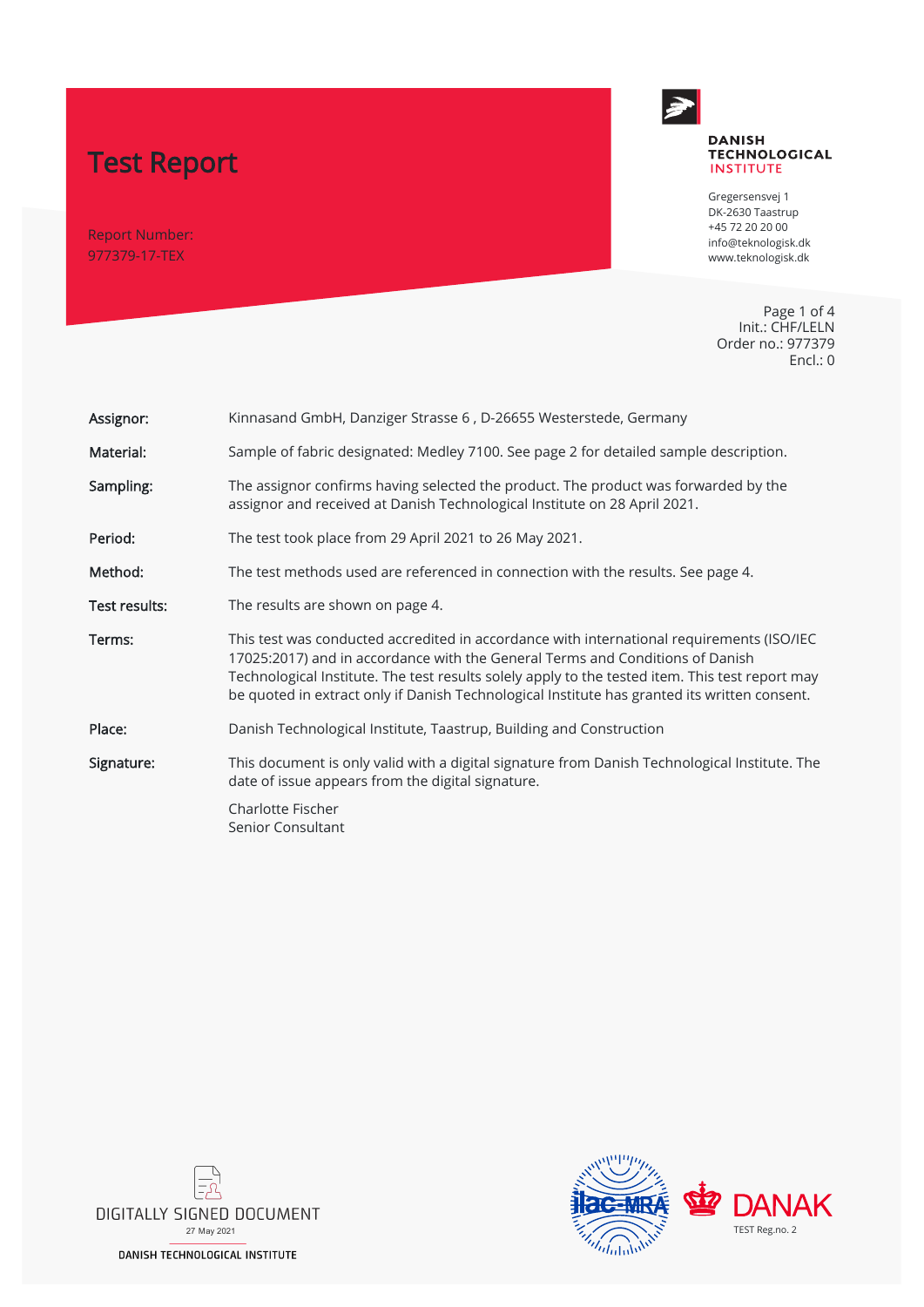

## Samples

| Sample mark | Description                                                | Photo |
|-------------|------------------------------------------------------------|-------|
| Col. 0001   | Sample of fabric<br>Designated: Medley 7100<br>Color. 0001 |       |
| Col. 0002   | Sample of fabric<br>Designated: Medley 7100<br>Color. 0002 |       |
| Col. 0004   | Sample of fabric<br>Designated: Medley 7100<br>Color. 0004 |       |
| Col. 0014   | Sample of fabric<br>Designated: Medley 7100<br>Color. 0014 |       |
| Col. 0013   | Sample of fabric<br>Designated: Medley 7100<br>Color. 0013 |       |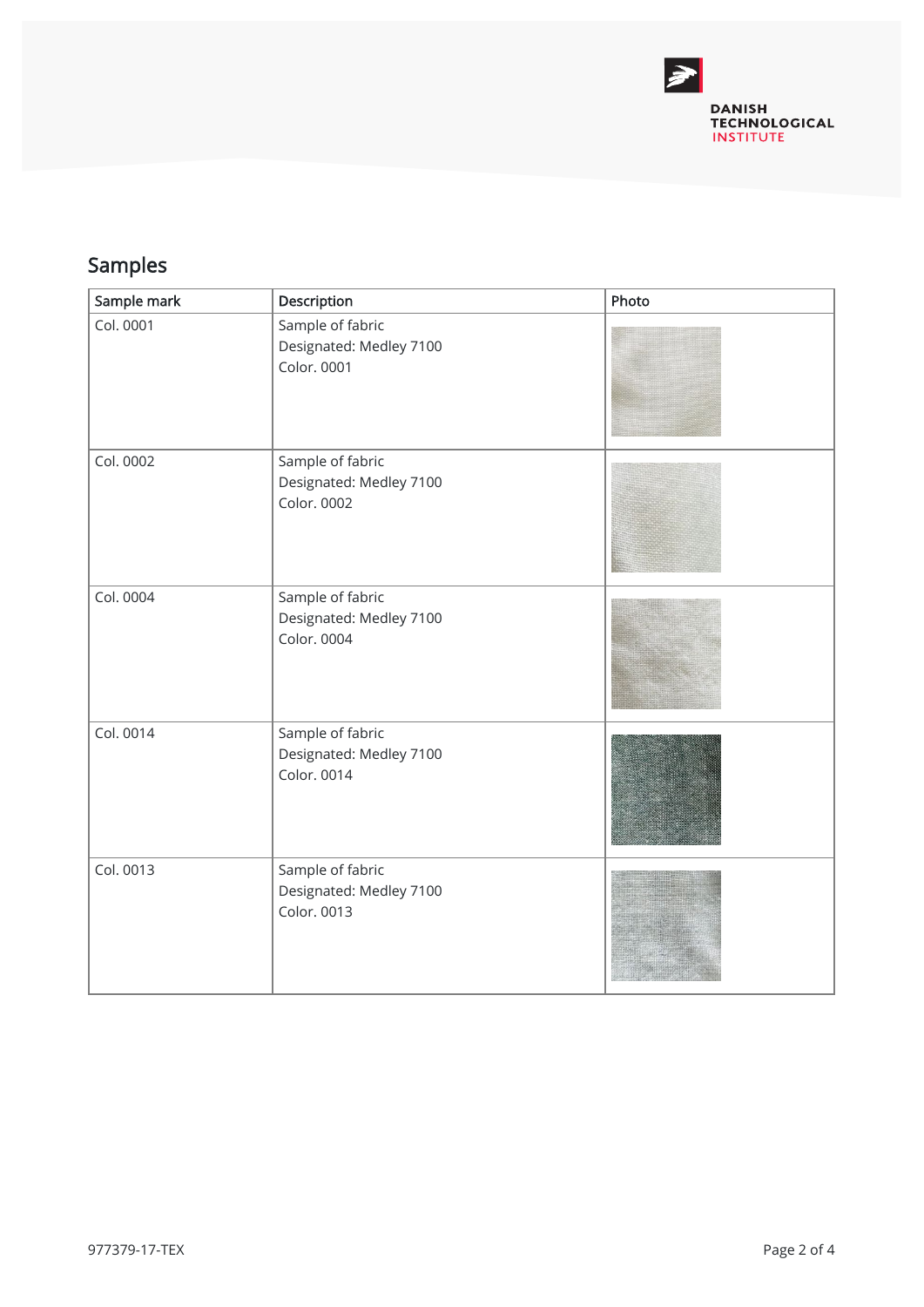

## Samples (continued)

| Sample mark | Description                                                | Photo |
|-------------|------------------------------------------------------------|-------|
| Col. 0026   | Sample of fabric<br>Designated: Medley 7100<br>Color. 0026 |       |
| Col. 0011   | Sample of fabric<br>Designated: Medley 7100<br>Color. 0011 |       |
| Col. 0036   | Sample of fabric<br>Designated: Medley 7100<br>Color. 0036 |       |
| Col. 0016   | Sample of fabric<br>Designated: Medley 7100<br>Color. 0016 |       |
| Col. 0024   | Sample of fabric<br>Designated: Medley 7100<br>Color. 0024 |       |